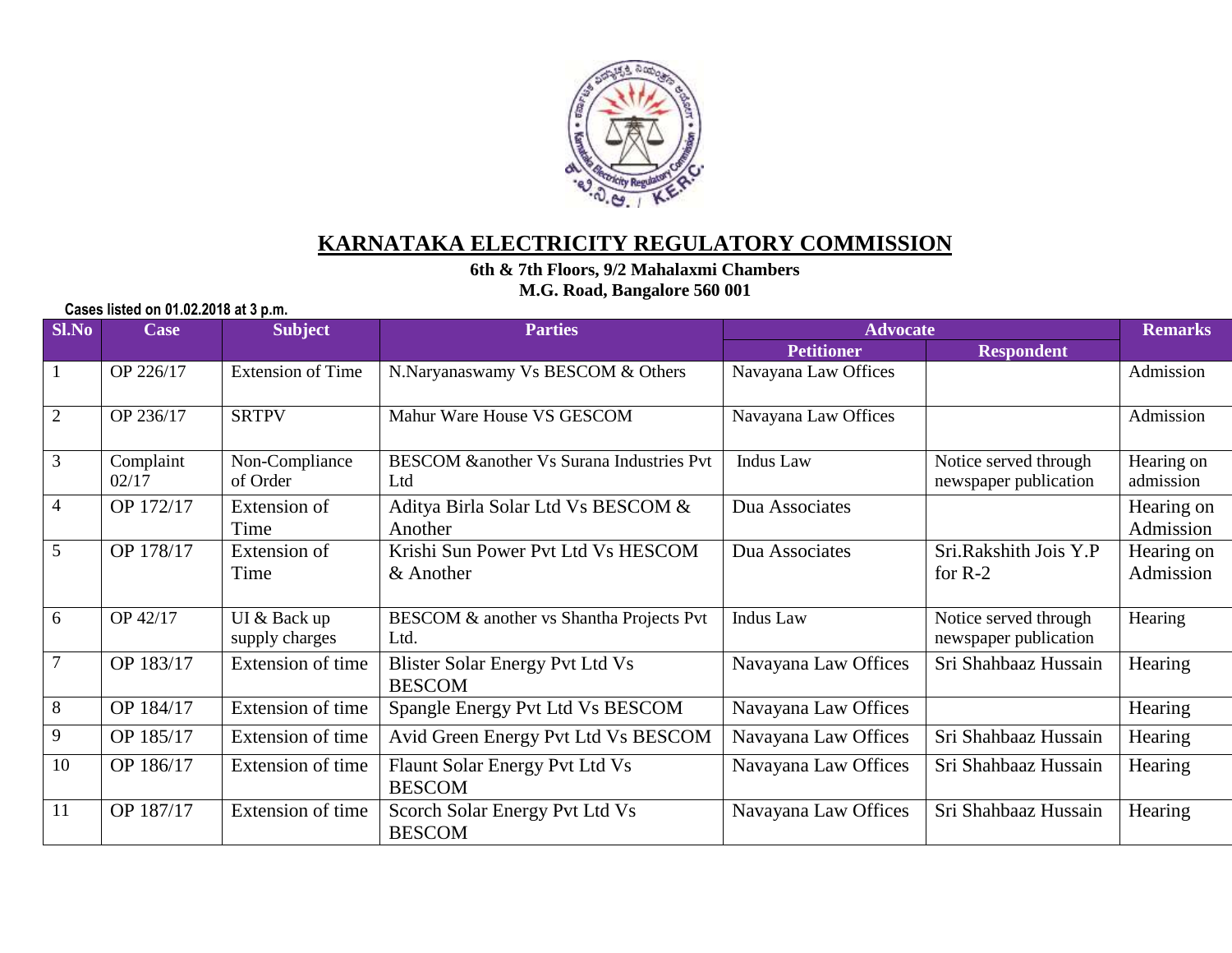| $\overline{12}$ | OP 188/17                       | Extension of time              | Cambria Solar Pvt Ltd Vs GESCOM &<br>Others                              | Navayana Law Offices          | Sri Shahbaaz Hussain<br>for R-2, R-3, Rakshith<br>Jois Y.P for R-5, Sri<br>G.S.Kannur for R-1 | Hearing |
|-----------------|---------------------------------|--------------------------------|--------------------------------------------------------------------------|-------------------------------|-----------------------------------------------------------------------------------------------|---------|
| 13              | OP 152/17                       | Payments                       | Shri Balaji Sugars & Chemical Pvt Ltd<br>Vs State of Karnataka & Another | Navayana Law Offices          | Just Law for R-<br>2,3,4,6,7 Sri Shahbaaz<br>Hussain for R-5                                  | Hearing |
| 14              | OP 88/17                        | Payment                        | Brindavan Hydro Power Pvt Ltd Vs<br><b>BESCOM &amp; Others</b>           | Sri M S Raghavendra<br>Prasad | Just Law for R-1 & R-<br>3, Indus Law for R-2.                                                | Hearing |
| 15              | OP 140/17                       | Extension of<br>Time           | Welspun Renewables Energy Pvt Ltd Vs<br><b>BESCOM &amp; Others</b>       | Navayana Law Offices          | Sri Shetty & Hedge<br>Associates for R-1,<br>Sri G.S. Kannur for R-<br>2, Just Law for R-3,   | Hearing |
| 16              | OP 141/17                       | Extension of time              | Welspun Renewables Energy Pvt Ltd Vs<br><b>BESCOM &amp; Others</b>       | Navayana Law Offices          | Sri Shetty & Hedge<br>Associates for R-1,<br>Sri G.S. Kannur for R-<br>2, Just Law for R-3,   | Hearing |
| 17              | $Y/02/16/Vol$ -<br>$\mathbf{I}$ | Non-Compliance<br>of RPO       | <b>Against Bagalkot Cement &amp; Industries</b><br>Ltd                   |                               |                                                                                               | Hearing |
| 18              | $Y/02/16/Vol$ -<br>$\mathbf{I}$ | Non-Compliance<br>of RPO       | Against ACC Ltd, Kudithini Cement<br>Works                               |                               |                                                                                               | Hearing |
| 19              | $Y/02/16/Vol-$<br>$\mathbf{I}$  | Non-Compliance<br>of RPO       | Against A One Steel & Alloys Pvt Ltd                                     |                               |                                                                                               | Hearing |
| 20              | OP 33/14                        | Wheeling and<br>banking        | Ravi Kiran Power Projects Pvt Ltd vs<br>GESCOM & others                  | Maths Law                     | Just Law                                                                                      | Hearing |
| 21              | OP 120/17                       | Wheeling and<br><b>Banking</b> | RNS Infrastructure Ltd Vs KPTCL & Others                                 | Sri. Shiva Rama Shetty        | Just Law for R-1, R-2                                                                         | Hearing |
| 22              | OP 131/17                       | Payment                        | Hindustan Zinc Ltd Vs HESCOM                                             | <b>MSA Partners</b>           |                                                                                               | Hearing |
| 23              | OP 193/17                       | <b>SRTPV</b>                   | Ramachandraiah B.M Vs BESCOM &<br>Others                                 | Sri.Zulfikir Kumar<br>Shafi   |                                                                                               | Hearing |
| 24              | OP 153/17                       | <b>Extension</b> of<br>Time    | Vatsala Bellary Solar Project Pvt Ltd Vs<br><b>BESCOM</b>                | <b>Law Nexus</b>              | Sri Shahbaaz Hussain                                                                          | Hearing |
| 25              | OP 150/17                       | Extension of<br>Time           | Rajpet Energy LLP Vs BESCOM &<br>Others                                  | Navayana Law Offices          | Sri G.S. Kannur for R-<br>$\overline{2}$                                                      | Hearing |